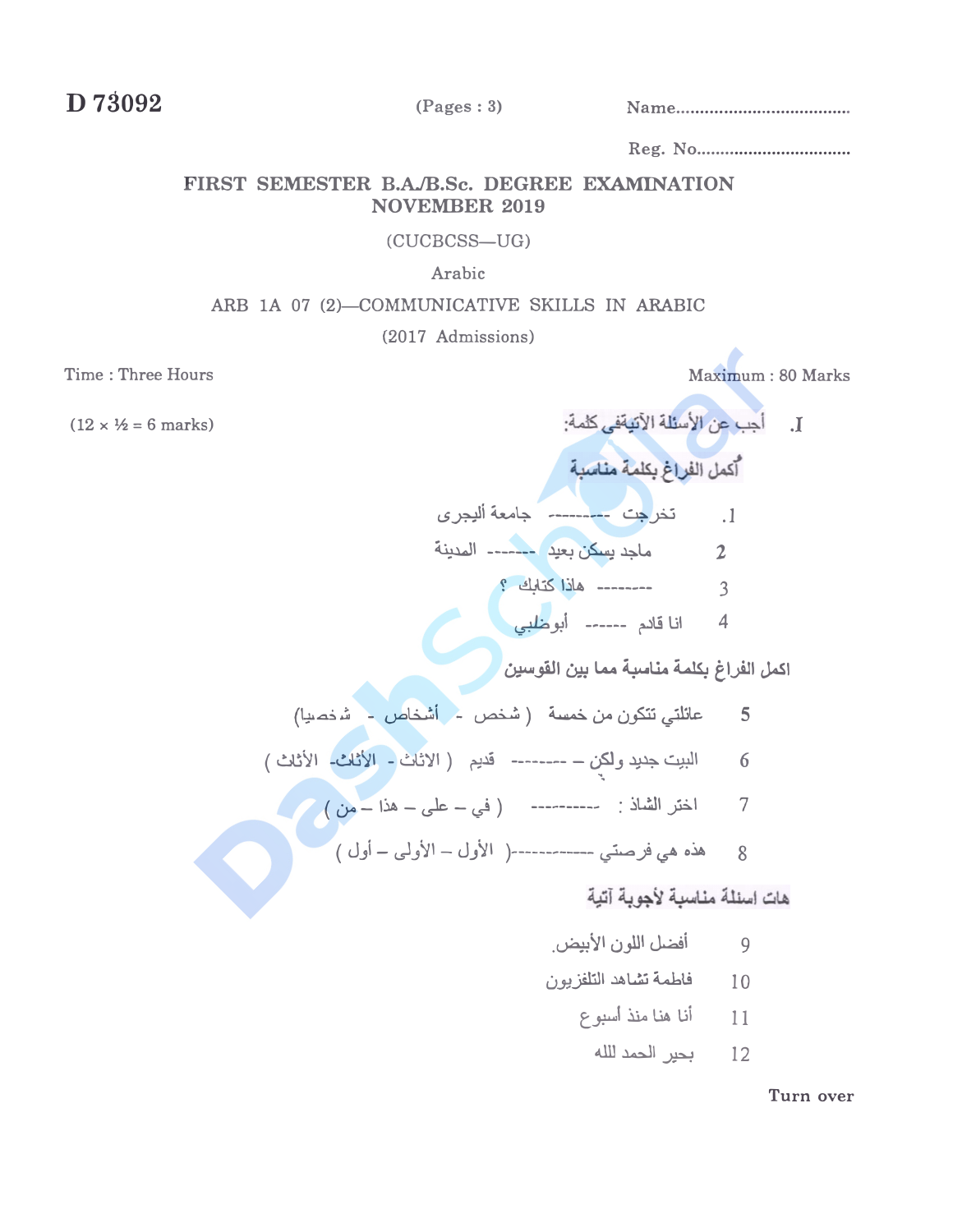D 73092

اجب عن عشر ة من الأنبة في جملة أو جملتين  $\overline{M}$ من ابن بفحص المر بض دمه ؟  $(13)$ رِئَبِ الكلماتِ: 1 طلبي - أنا - ارسل - راجيا - بنَعييني - منكم  $(14)$ 2 الأمنحان – أنا – يقيني - على – انتهى - بالنجاح لم تحبّ اللُّغة العربية ؟  $(15$ هو يشغل في المطبخ ( حول الفاعل المذكر الى المؤنث )  $(16)$ ماذا في حقيبتك ؟  $(17)$ \اربط الجملتين بكلمة مناسبة حتى تصير جملة واحدة باستخدام " اذن"  $(18)$ ساكون أمينا - تربح تجارتك حوّل الى الجملة الإسمية : تجلس الطالب على المقعد  $(19)$ ابصر الرجل الهلال (ضم خطا تحت الفعل والمفعول به)  $(20)$ ترجم الى الإنجليزية : وصل القطار في المو عد المجدول  $(21)$ استعمل في الجملة : لوحة الإعلانات - سفارة  $(22)$ I kept my bag in the cloak room : ترجم الى العربية  $(23)$ اعرب : ترى في السفر في البحر الأمواج  $(24)$  $(6 \times 5 = 30 \text{ marks})$ اكتب عن سنة من الآتية حسب الإر شادات  $J<sub>II</sub>$ المريض يزور المشتشفى للعلاج يجري المحادثة بينه وبين الطبيب اعد الحوار  $(25$ صديقك بدعوك للمأدبة لمناسبة رواجه . ويجرى بينكما المكالمة الهاتفية . أعدّ المكالمة الهاتفية.  $(26)$ .<br>أعدّ ملثّقة البرنامج بمناسبة احتفال يوم العالمي للغة العربية في كل<mark>يتك</mark>.  $(27)$ 

customer - self financing - Mobile recharge coupon : ترجم الكلمات إلى العربية :  $(30)$ 

Round the  $clock - scanning$ 

 $(10 \times 2 = 20$  marks)

 $\overline{2}$